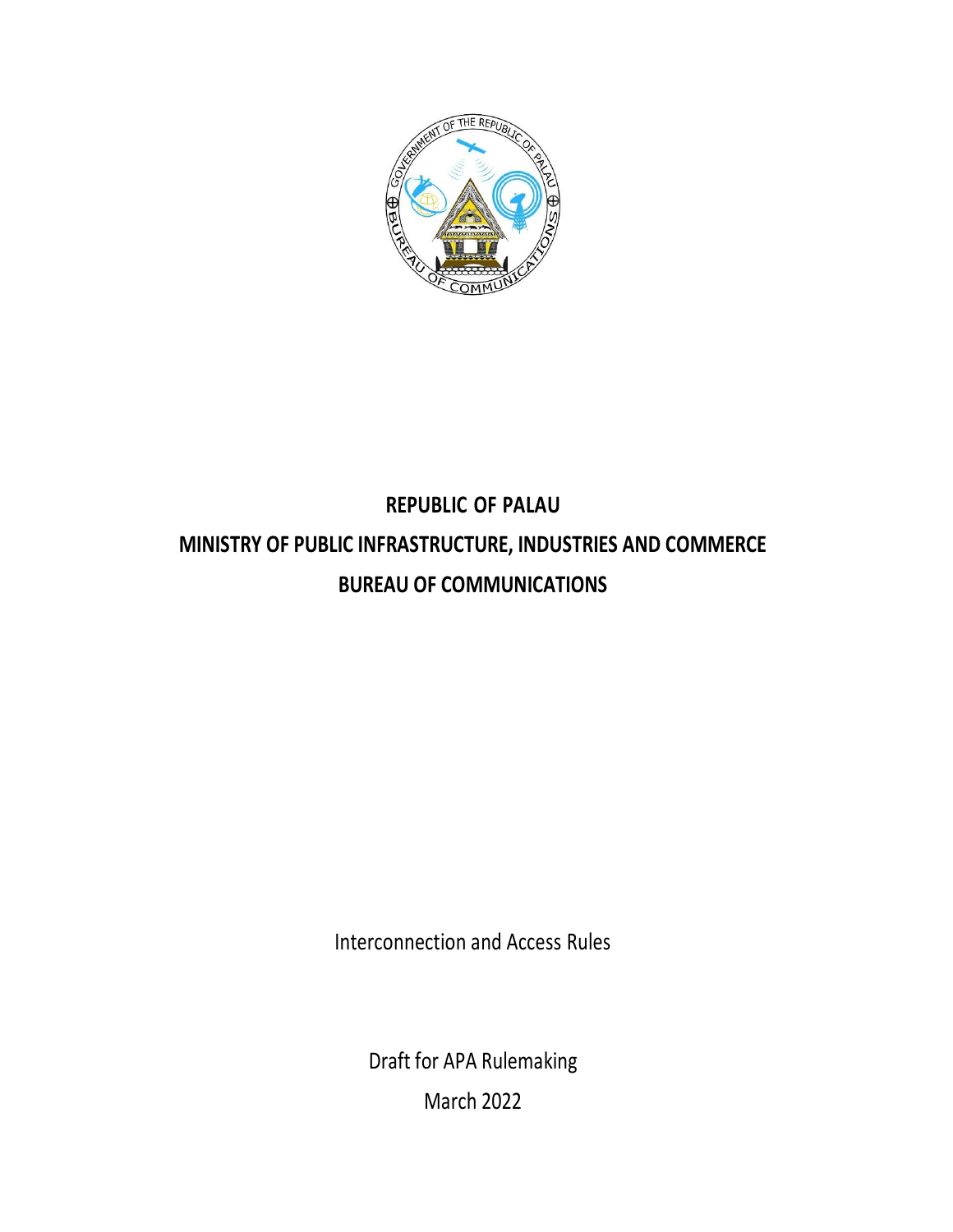## **Contents**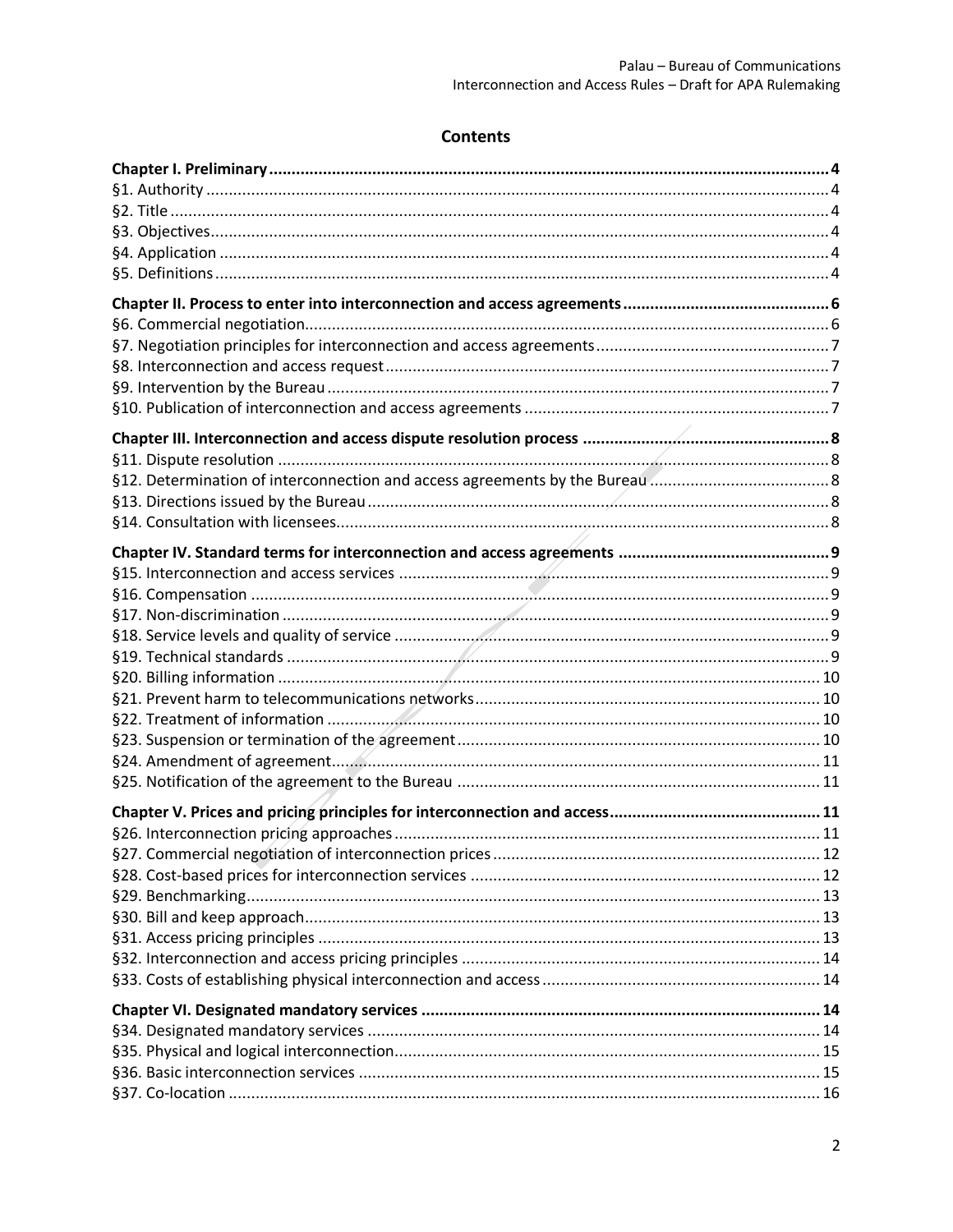$\mathscr{L}$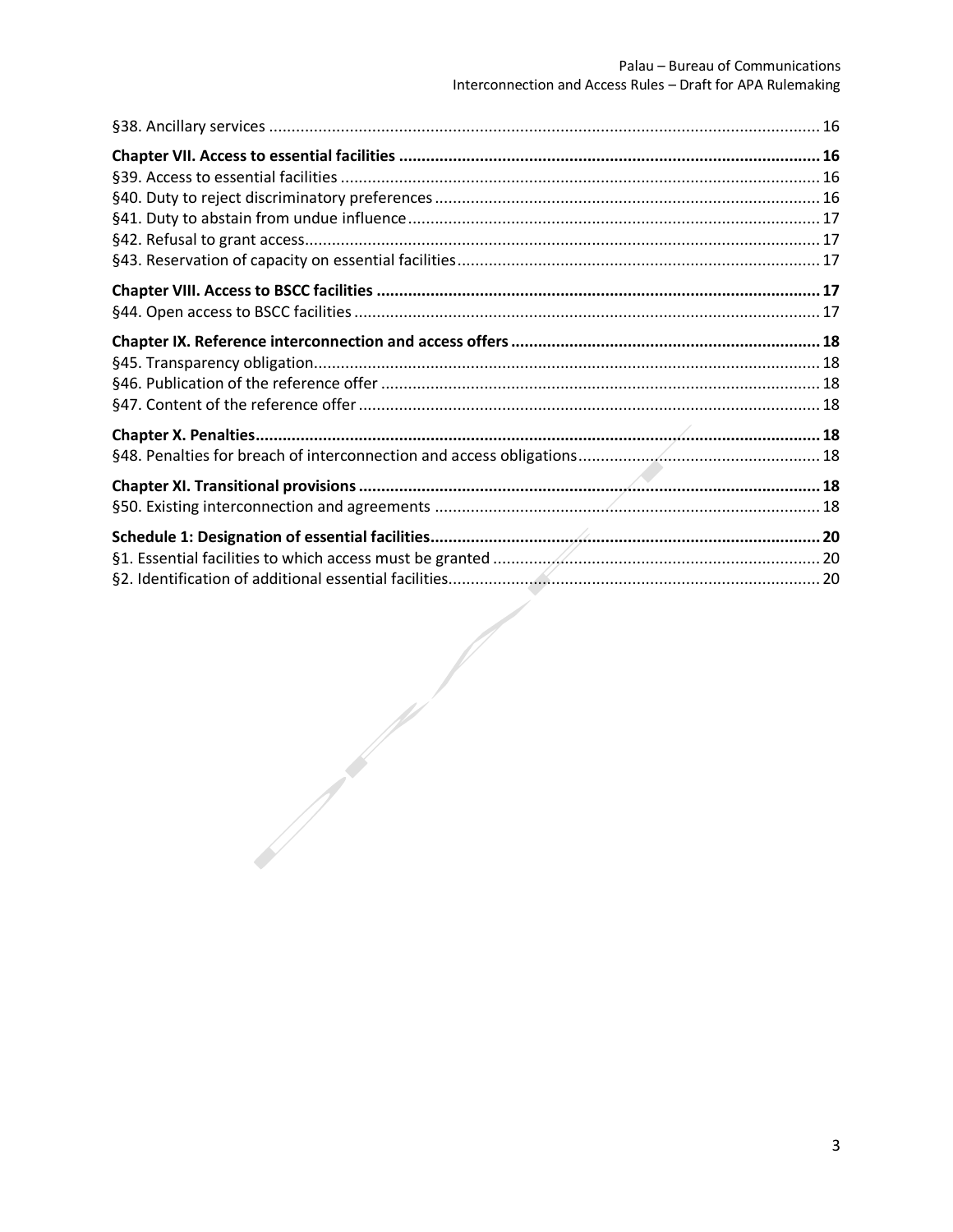## **Interconnection and Access Rules**

## <span id="page-3-0"></span>**Chapter I. Preliminary**

### <span id="page-3-1"></span>**§1. Authority**

These rules are promulgated pursuant to the powers granted to the Bureau by §413 of the Act.

## <span id="page-3-2"></span>**§2. Title**

These rules shall be cited as the "Interconnection and Access Rules, 2022."

### <span id="page-3-3"></span>**§3. Objectives**

The objectives of these rules are to:

- (a) promote competition, the interest of customers, and efficient investment in the telecommunications sector;
- (b) encourage commercially negotiated interconnection and access agreements between licensees;
- (c) ensure interoperability and end-to-end connectivity of telecommunications networks and telecommunications services;
- (d) establish interconnection and access dispute resolution processes;
- (e) define the standard terms and pricing principles for interconnection and access services;
- (f) identify mandatory interconnection and access services;
- (g) set forth rules governing transparency of reference interconnection offers and reference access offers; and
- (h) set forth rules to minimize or avoid, as much as possible, unnecessary duplication of infrastructure as a way to increase efficiency and protect the environment.

### <span id="page-3-4"></span>**§4. Application**

- (a) These rules apply:
	- (1) for purpose of interconnection, to licensees that use switching and routing equipment to offer telecommunications services to the public; and
	- (2) for purpose of access, to licensees that:
		- (A) own or control essential facilities; or
		- (B) request access to essential facilities.

## <span id="page-3-5"></span>**§5. Definitions**

- (a) Any word, phrase or expression used in these rules shall, unless the context requires otherwise or it is expressly defined in these rules, have the same meaning as it has in the Act.
- (b) Headings and titles used in these rules are for reference only and shall not affect the interpretation or construction of these rules.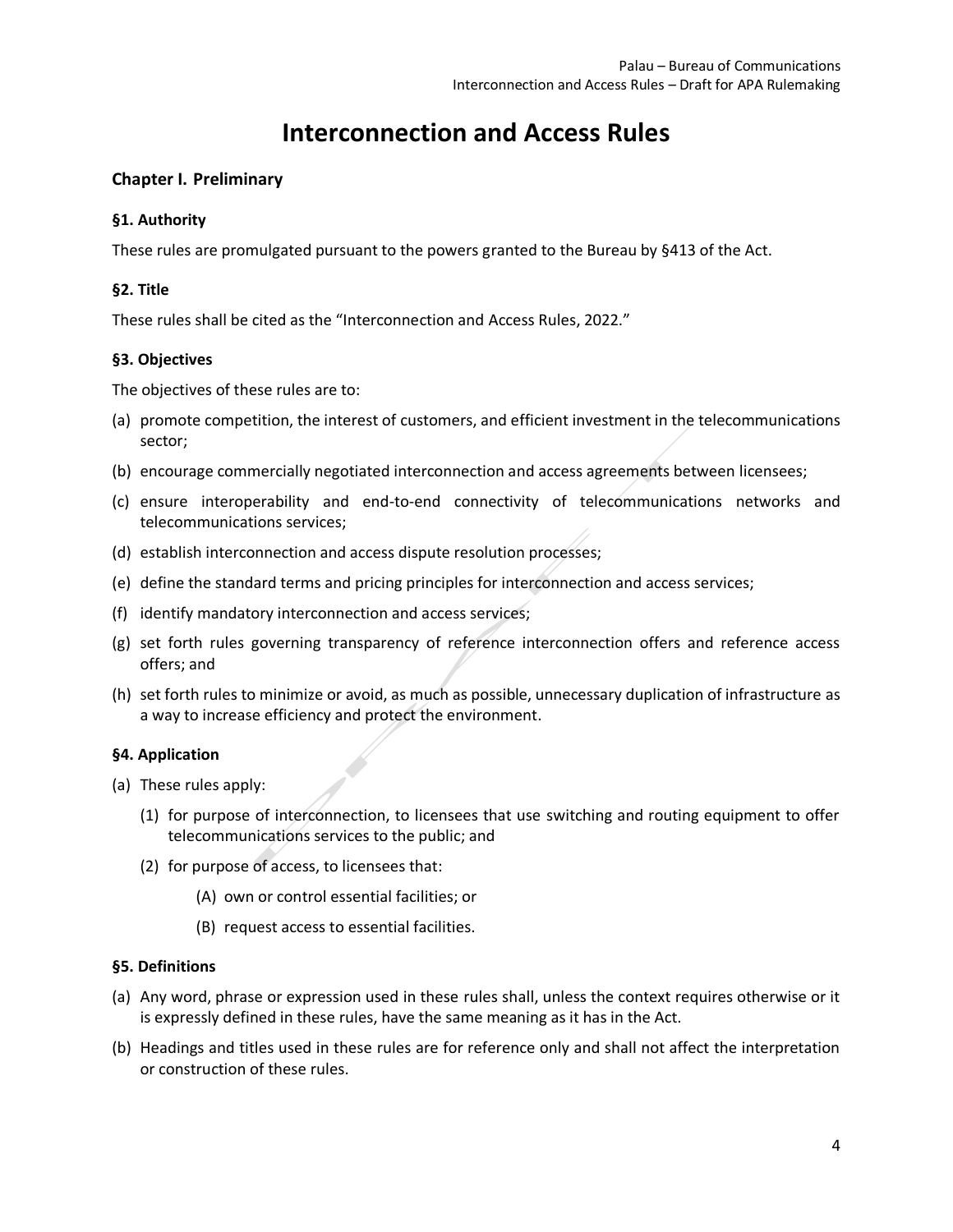- (c) References to a word or phrase in the singular encompass references to words or phrases in the plural, and vice versa.
- (d) The terms listed below shall have the following meanings:
	- (1) "Access" means, as the context requires, the provision by one licensee to another of access to a telecommunications network or telecommunications facility for the purpose of the second licensee providing telecommunications services;
	- (2) "Access provider" means a licensee that is asked by another licensee to provide it with access on a non-discriminating wholesale basis to a telecommunications network or a telecommunications facility that it owns or controls;
	- (3) "BSCC" means the Belau Submarine Cable Corporation;
	- (4) "Access seeker" means a licensee that requests access from an access provider;
	- (5) "Act" means the Palau National Telecommunications Act of 2017 codified in Title 15 of the Palau National Code, as may be amended from time to time;
	- (6) "Affiliate" means, in relation to any one person, any other person directly or indirectly controlling or controlled by or under the direct or indirect common control with, such specified person;
	- (7) "Bureau" means the Bureau of Communications established under Title 2 of the Palau National Code, or its successors;
	- (8) "Class license" means an operating license registered in accordance with the Act and applicable rules;
	- (9) "Co-location" means accommodation of two or more switches, transmission equipment, antenna or any other telecommunication equipment in, or on a single building, a tower or any other structure for the purpose of interconnection or access;
	- (10)"Costumer" means a person who contracts for telecommunications services, as or on behalf of a user of telecommunication services;
	- (11)"Control" by a licensee of an essential facility means the licensee having the legal right either by virtue of an agreement with the owner or otherwise to procure the full compliance by the owner of that essential facility with these rules;
	- (12)"Days" means calendar days;
	- (13)"Dominant service provider" means in respect of a telecommunications market a licensee who, as determined by the Bureau:
		- (A) receives forty percent (40%) or more of the total gross revenues of all service providers in that market; or
		- (B) has a position of economic strength, or owns or controls an essential facility in that market, that allows the licensee to behave independently of competitors or potential competitors, or customers;
	- (14)"Equipment" means any appliance, apparatus, device, or accessory used or intended to be used for telecommunications purposes;
	- (15)"Essential facility" means a telecommunications facility declared by the Bureau to be indispensable for the production of telecommunications services which, for technical, legal or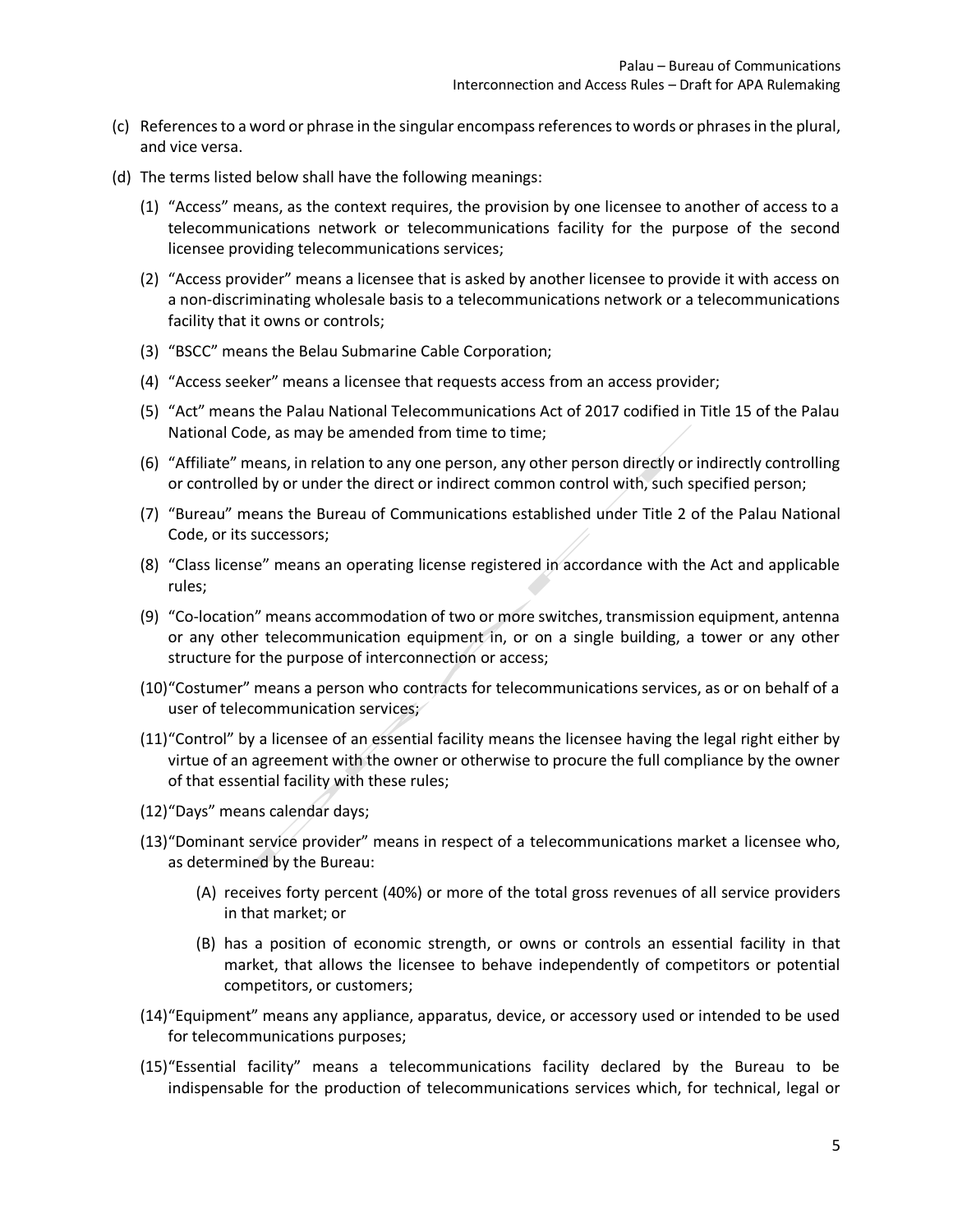economic reasons, cannot practicably be duplicated by a potential competitor in a telecommunications market;

- (16)"First licensee" means a licensee who is requested to provide interconnection or access or any licensee who is currently providing interconnection or access. For purpose of access, this is equivalent to the access provider;
- (17)"Individual license" means an operating license granted in accordance with the Act and applicable rules;
- (18)"Interconnection" means, as the context requires, the physical and logical linking of telecommunications networks operated by the same or different licensees in order to allow the customers of one licensee to communicate with the customers of the same or another licensee, or to access the telecommunication services of another licensee.
- (19)"Interconnection and access agreement" means, as the context requires, an interconnection agreement or an access agreement;
- (20)"License" means an individual license, a class license, or a consolidated individual license granted pursuant to §705(a) of the Act;
- (21)"Licensee" means, for purpose of these rules, a person who holds a license and is subject to these rules unde[r §4. ;](#page-3-4)
- (22)"Person" means any natural person or other nongovernmental entity, however organized;
- (23)"Point of interconnection" means a physical or logical point where the telecommunications network of one licensee is connected to the telecommunications network of another licensee for the purpose of interconnection;
- (24)"Second Licensee" means a licensee that requests interconnection or access from the first licensee. For purpose of access, this is equivalent to the access seeker;
- (25)"Telecommunications" means the conveyance from one device to another of any message by means of any wire, radio, optical, electric, magnetic, electromagnetic, or similar system;
- (26)"Telecommunications facility" means any infrastructure, building, or switching equipment; any submarine cable landing in Palau, submarine cable landing station, or satellite transmitting facility; any location, mast site, tower, pole, trunk line, access line, duct or other underground facility; or other passive equipment that is used or is capable of being used for telecommunications or for any operation directly connected with telecommunications, but excluding customer equipment;
- (27)"Telecommunications network" means a system that uses electricity or electromagnetic energy for providing telecommunications services between network termination points;
- (28)"Telecommunications service" means a service for the transmission or transport of messages by means of a telecommunications network.

#### <span id="page-5-0"></span>**Chapter II. Process to enter into interconnection and access agreements**

#### <span id="page-5-1"></span>**§6. Commercial negotiation**

(a) A licensee must, on written request from another licensee, negotiate an interconnection agreement in accordance with the Act and these rules.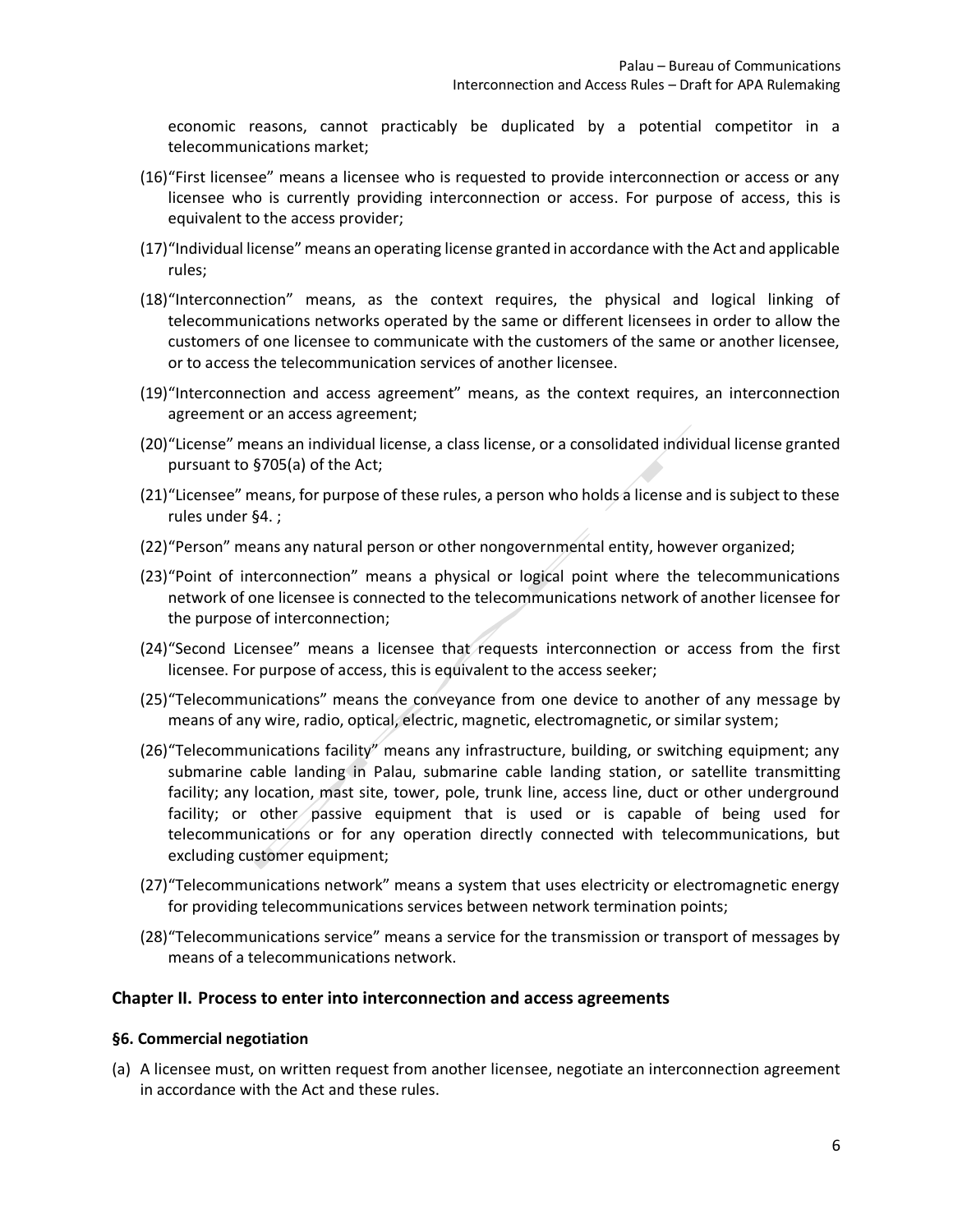(b) A licensee that owns or controls an essential facility must, on written request from another licensee, promptly negotiate an access agreement in accordance with the Act and these rules.

#### <span id="page-6-0"></span>**§7. Negotiation principles for interconnection and access agreements**

Licensees in negotiations for interconnection and access agreements must:

- (a) act at all times in good faith;
- (b) promptly provide information reasonably requested by the other party;
- (c) avoid obstructing or delaying negotiations;
- (d) comply with any direction given by the Bureau as to the conduct of the negotiations; and
- (e) not seek to cause the other party to withhold from the Bureau information concerning the negotiations.

#### <span id="page-6-1"></span>**§8. Interconnection and access request**

- (a) A licensee (the first licensee) shall, on written request from another licensee (the second licensee), promptly negotiate and endeavor to conclude an interconnection and access agreement.
- (b) The written request presented by the second licensee shall specify, at a minimum:
	- (1) the specific interconnection services or access services requested;
	- (2) a contact person;
	- (3) an estimate of the capacity required; and
	- (4) a time and place for initial negotiations.
- (c) A copy of the request referred to in subsection (a) shall be transmitted to the Bureau by the second licensee within three (3) days of having submitted it to the first licensee.

#### <span id="page-6-2"></span>**§9. Intervention by the Bureau**

- (a) If the licensees:
	- (1) have not entered into an interconnection and access agreement within thirty (30) days of a request made by the second licensee in accordance with [§8. ,](#page-6-1) or
	- (2) have not been able to resolve a dispute in relation to the interpretation, application, or performance of the terms and conditions of an existing interconnection and access agreement after exhausting the contractually agreed upon dispute resolution mechanisms;

either licensee may request intervention of the Bureau in writing.

(b) In the case of a request for intervention referred to in subsection (a), the Bureau shall follow the process described in [Chapter III.](#page-7-0)

#### <span id="page-6-3"></span>**§10. Publication of interconnection and access agreements**

(a) Within five (5) days of having entered into an interconnection and access agreement, or an amendment to such agreement, licensees shall lodge a copy of the agreement or amendment with the Bureau.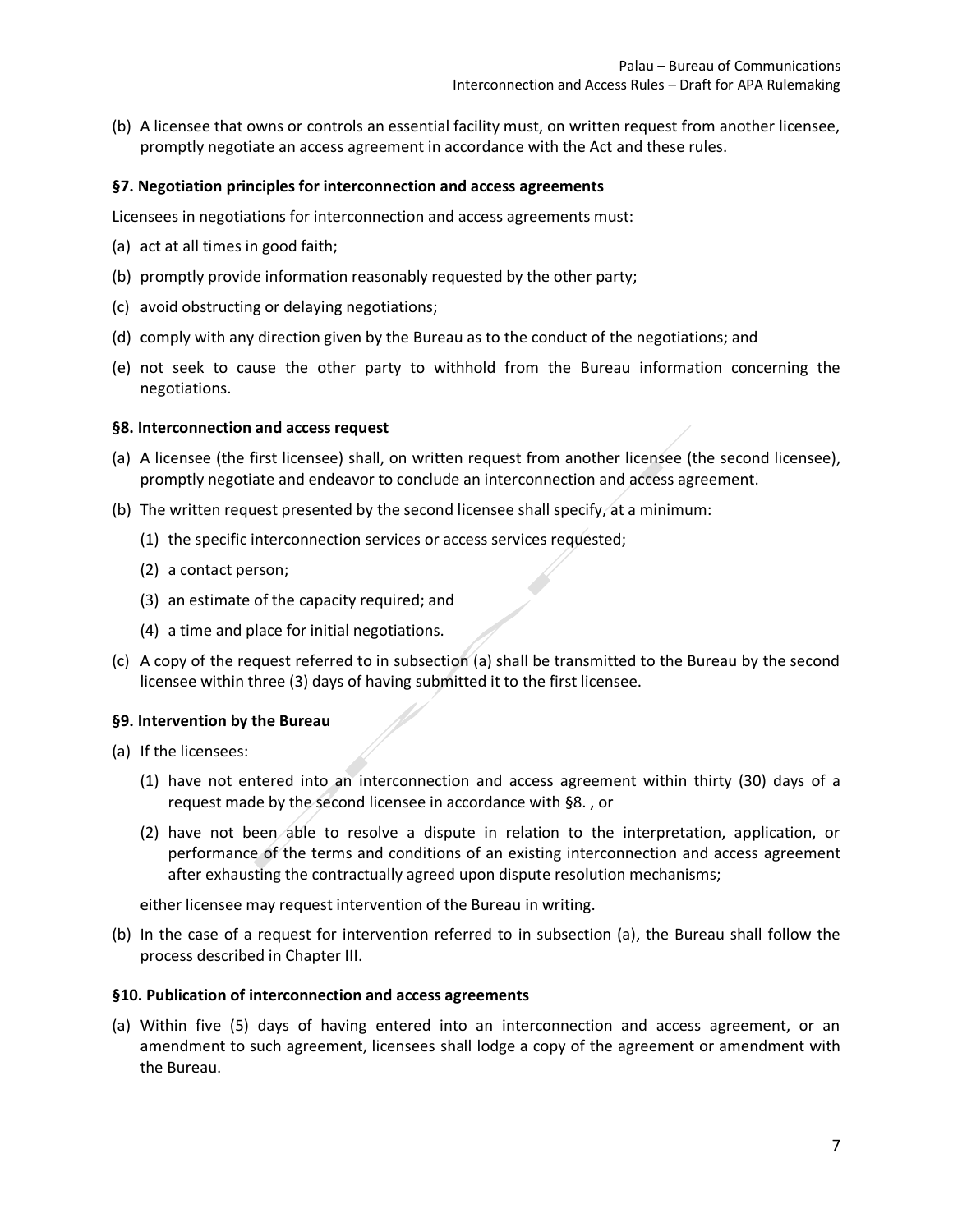(b) The Bureau shall publish copies of all interconnection and access agreements, and amendments to such agreements, on its website.

#### <span id="page-7-0"></span>**Chapter III. Interconnection and access dispute resolution process**

#### <span id="page-7-1"></span>**§11. Dispute resolution**

In case of a request for intervention filed under [§9. ,](#page-6-2) the Bureau may:

- (a) determine the terms of the interconnection and access agreement including the terms contemplated by §409(a) and §410(a)of the Act and these rules, as applicable;
- (b) direct the licensees to take specified actions to reach an agreement or resolve a dispute; and/or
- (c) resolve a dispute in relation to the interpretation, application, or performance of an interconnection and access agreement.

#### <span id="page-7-2"></span>**§12. Determination of interconnection and access agreements by the Bureau**

- (a) An interconnection and access agreement determined by the Bureau shall be made in accordance with §412(b) of the Act.
- (b) A licensee that is party to an interconnection and access agreement determined by the Bureau or subject to a direction made by the Bureau in accordance with this Chapter may apply to the Bureau for reconsideration of such agreement or direction under §307 of the Act.

#### <span id="page-7-3"></span>**§13. Directions issued by the Bureau**

- (a) The Bureau may direct licensees to take specified actions to reach an agreement or resolve a dispute, including:
	- (1) engaging a mediator;
	- (2) engaging an arbitrator;
	- (3) adopting any other action that the Bureau may consider conducive to the licensees reaching an interconnection and access agreement or resolving a dispute on the interpretation, application, or performance of an interconnection and access agreement.
- (b) The direction shall be made by written notice to both licensees and shall, in addition to the specified actions referred to in subsection (a), provide:
	- (1) the timeline and manner for implementation of the direction;
	- (2) the manner in which any costs of implementation of the direction shall be apportioned between the licensees involved; and
	- (3) any other measure the Bureau believes necessary for implementing the direction.

#### <span id="page-7-4"></span>**§14. Consultation with licensees**

- (a) The Bureau must provide both licensees with a draft interconnection and access agreement or a draft direction, and consult with both licensees on that draft, before determining the terms of the interconnection and access agreement or making the direction.
- (b) The Bureau shall conduct the consultation referred to in subsection (a) following the process described in §305(c) of the Act.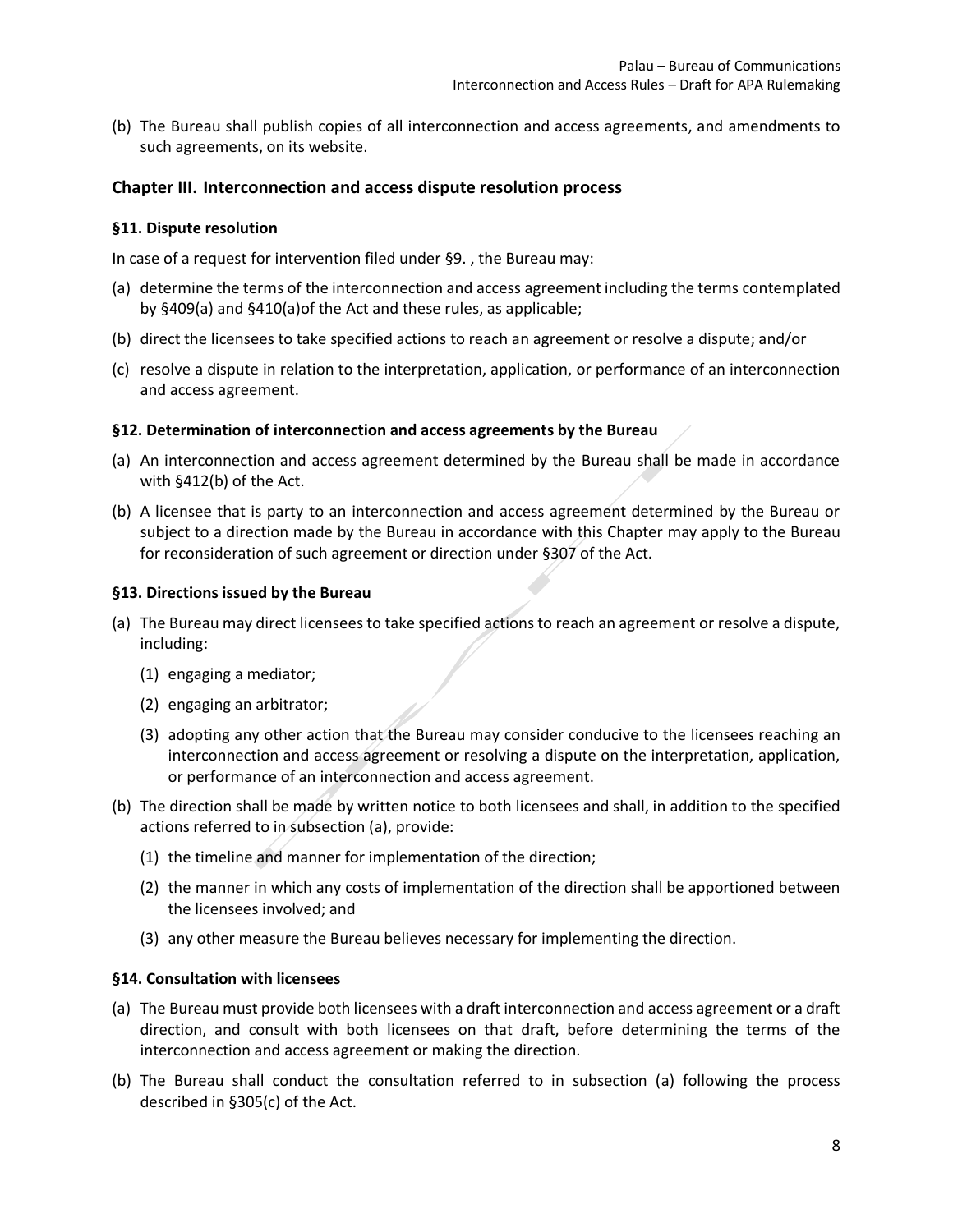## <span id="page-8-0"></span>**Chapter IV. Standard terms for interconnection and access agreements**

#### <span id="page-8-1"></span>**§15. Interconnection and access services**

- (a) The interconnection and access agreement shall identify the specific interconnection and access services provided by the licensees under the agreement.
- (b) Interconnection and access services shall be sufficiently unbundled to ensure that the second licensee is not required by the first licensee to acquire telecommunications facilities and wholesale services that the second licensee does not reasonably require in order to provide telecommunication services to its customers.

#### <span id="page-8-2"></span>**§16. Compensation**

- (a) The interconnection and access agreement shall provide for compensation arrangements governing the specific interconnection and access services provided.
- (b) Parties to an interconnection and access agreement may enter into any mutually acceptable compensation arrangement consistent with the provisions of [Chapter V.](#page-10-2)

#### <span id="page-8-3"></span>**§17. Non-discrimination**

The interconnection and access agreement shall provide that the first licensee shall offer the second licensee service conditions and take such other measures necessary to ensure that the services offered pursuant to the interconnection and access agreement are at least equivalent to those the first licensee provides to itself, its affiliates, or any other licensee.

#### <span id="page-8-4"></span>**§18. Service levels and quality of service**

The interconnection and access agreement shall establish:

- (a) service level and quality of service guaranteed by each licensee;
- (b) coordination measures and procedures for:
	- (1) monitoring service levels and quality of service;
	- (2) fault identification and clearance;
- (c) procedures to resolve service level and quality of service disputes; and
- (d) penalties for failure to meet service level and quality of service guarantees.

#### <span id="page-8-5"></span>**§19. Technical standards**

The interconnection and access agreement shall establish that licensees must provide interconnection and access services and deploy equipment that comply with and are prioritized in the following order:

- (a) technical standards made by the Bureau for interconnection of licensees' telecommunications networks under §426 of the Act;
- (b) technical standards adopted by the International Telecommunication Union (ITU); or
- (c) technical standards adopted by an official standards-setting body recognized by the Bureau or by industry specifications.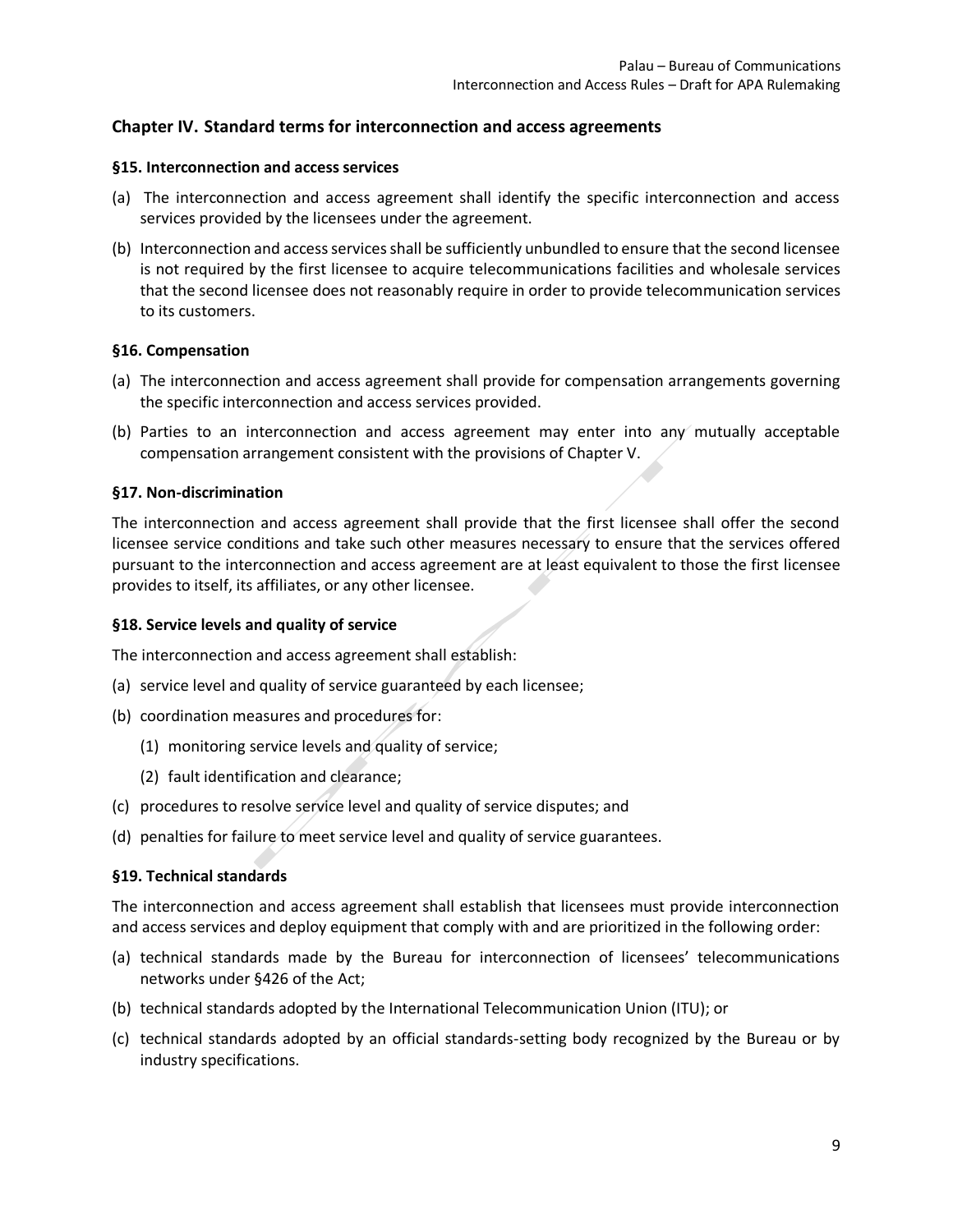### <span id="page-9-0"></span>**§20. Billing information**

The interconnection and access agreement shall ensure that the licensees provide each other such information within their possession that is necessary to allow them to provide accurate and timely billing to each other and to any other licensee, including but not limited to:

- (a) billing procedures;
- (b) payment terms and conditions; and
- (c) billing and settlement dispute procedures.

#### <span id="page-9-1"></span>**§21. Prevent harm to telecommunications networks**

The interconnection and access agreement shall provide that the licensees must take all reasonable measures to ensure that interconnection and access do not cause physical or technical harm to each licensee's telecommunications network.

#### <span id="page-9-2"></span>**§22. Treatment of information**

The interconnection and access agreement shall provide that each licensee must:

- (a) provide the other licensee on a timely basis such information, including technical specifications and commercially relevant information, that is reasonably required for interconnection and access and the operation of telecommunications services for each licensee's customers;
- (b) protect from disclosure any:
	- (1) sensitive information as defined in §306(e) of the Act; and
	- (2) personal information of customers,

provided by the other licensee in the course of negotiating or implementing an interconnection and access agreement; and

(c) use information obtained under this section exclusively for the purpose for which it was supplied.

#### <span id="page-9-3"></span>**§23. Suspension or termination of the agreement and dispute resolution**

- (a) The interconnection and access agreement shall stipulate the specific reasons, if any, justifying unilateral suspension or termination. Such reasons may include:
	- (1) material breach of the agreement by one party, including, but not limited to, repeated failure to make payments required under the agreement;
	- (2) insolvency of one of the parties;
	- (3) one party has surrendered its license or has had its license expire, suspended, or revoked;
	- (4) continued operation of the agreement would be unlawful or in breach of the Bureau's rules; or
	- (5) continued operation of the agreement would pose an imminent threat to life or property.
- (b) The interconnection and access agreement shall provide that, to become effective, the Bureau must first approve any unilateral suspension or termination of an agreement.
- (c) The interconnection and access agreement shall:
	- (1) provide mechanisms and processes for the parties to resolve disputes in relation to the interpretation, application, or performance of its terms and conditions; and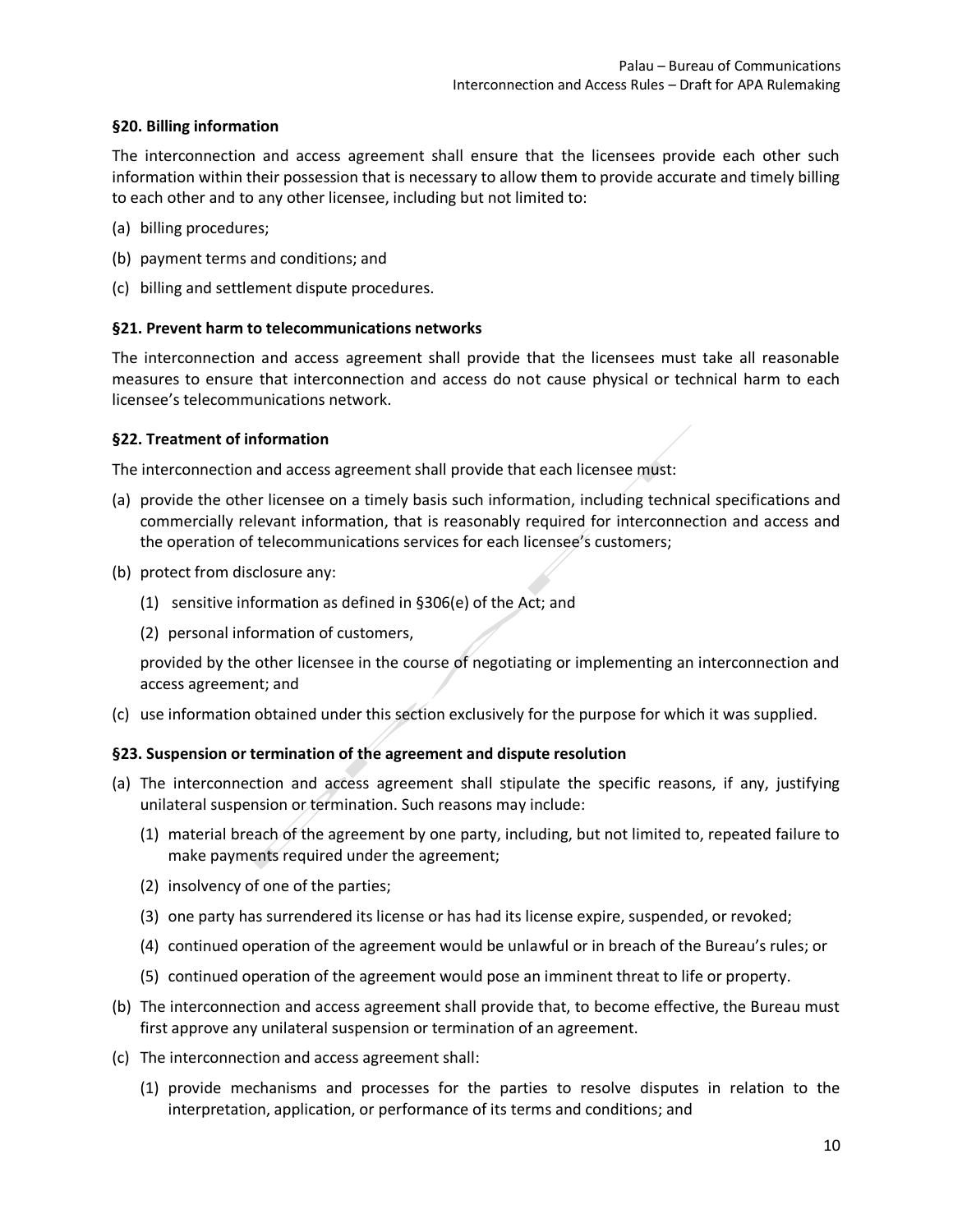(2) establish that, if the dispute has not been resolved after exhausting contractually agreed upon dispute resolution mechanisms and processes, the dispute shall be submitted by one or both licensees to the Bureau for resolution.

#### <span id="page-10-0"></span>**§24. Amendment of agreement**

The interconnection and access agreement shall provide that licensees must amend the agreement should the Bureau:

- (a) establish additional standard terms for interconnection and access agreements in accordance with the Act; or
- (b) modify the standard terms for interconnection and access agreements established in these rules, as may be amended from time to time.

#### <span id="page-10-1"></span>**§25. Notification of the agreement to the Bureau**

The interconnection and access agreement shall provide that the parties must submit a copy of the agreement to the Bureau no later than five (5) days of having entered into such agreement or amended such agreement.

### <span id="page-10-2"></span>**Chapter V. Prices and pricing principles for interconnection and access**

#### <span id="page-10-3"></span>**§26. Interconnection pricing approaches**

- (a) Licensees shall adopt one of the following approaches to set interconnection prices:
	- (1) commercial negotiation;
	- (2) cost-based prices;
	- (3) benchmarking; or
	- (4) bill and keep.
- (b) If the licensees do not reach agreement on interconnection prices within the timeframe provided under [§9. ,](#page-6-2) and either the first licensee or the second licensee requests the Bureau's intervention, the Bureau:
	- (1) shall, in relation to pricing terms for termination services for fixed or mobile voice service, for short messaging service (SMS) and for Internet traffic, apply:
		- (A) a benchmarking approach consistent wit[h §29.](#page-12-0) ; or
		- (B) a bill and keep pricing scheme consistent with [§30. ;](#page-12-1) and
	- (2) may, in relation to all other disputed pricing terms,
		- (A) direct the licensees to mediation or arbitration, and may include in any direction to arbitration a requirement that disputed pricing terms be determined by the arbitrator, or an expert appointed by the arbitrator, on a cost-based price methodology or other applicable pricing methodology;
		- (B) resolve the pricing dispute directly or using an expert appointed by the Bureau through the application of a cost-based price methodology or other applicable pricing methodology; or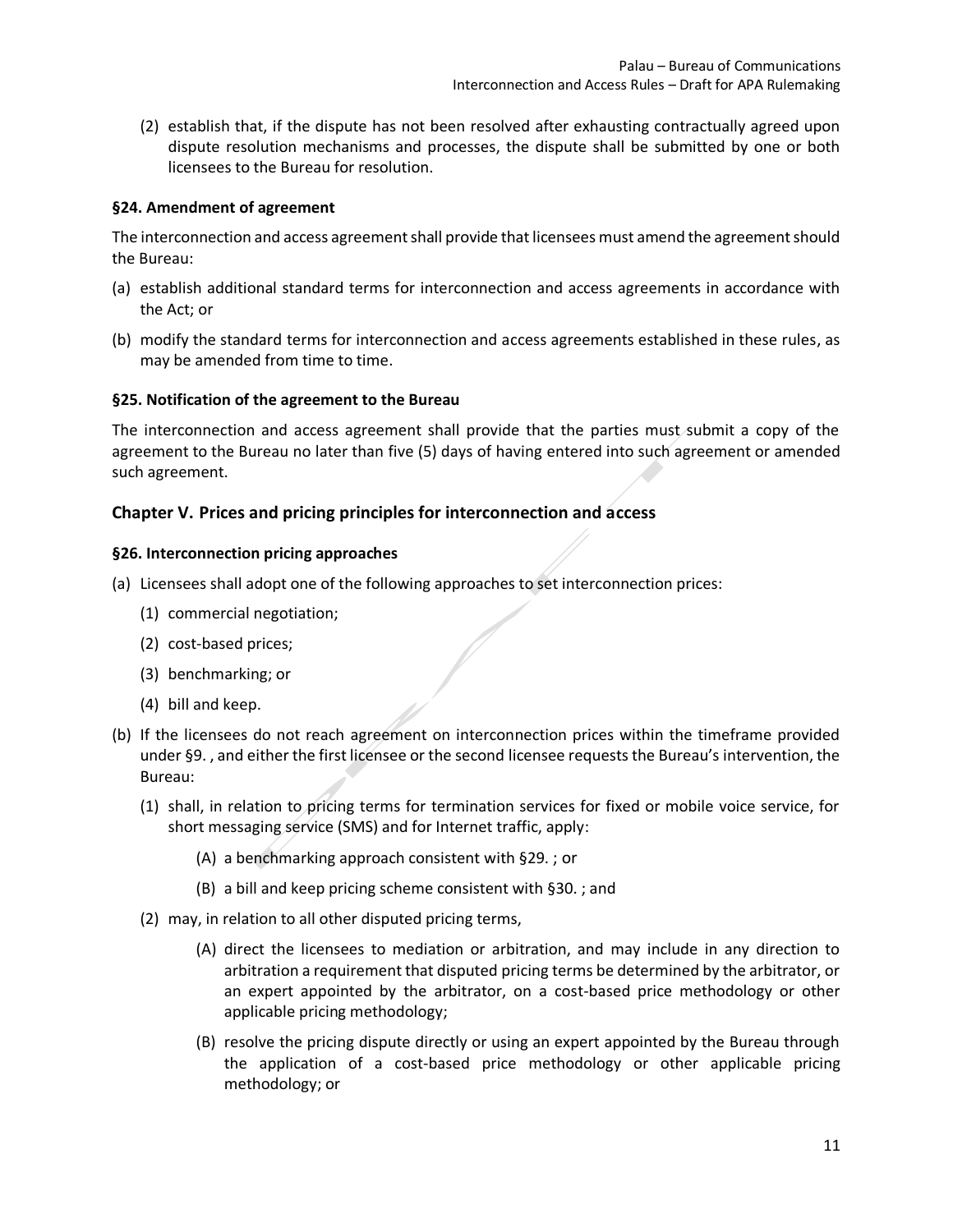- (C) use such other process or pricing methodology as is available to the Bureau under the Act;
- (3) may award costs between the parties on such terms as the Bureau considers reasonable, including:
	- (A) by reference to the reasonableness or otherwise of the parties' conduct during the period provided for commercial negotiation;
	- (B) by direction to an arbitrator of guidelines for awarding of costs between the parties; or
	- (C) using such other process or cost allocation methodology as is available to the Bureau under the Act.

#### <span id="page-11-0"></span>**§27. Commercial negotiation of interconnection prices**

- (a) Licensees may adopt commercially negotiated prices for interconnection services.
- (b) Commercially negotiated prices shall be reasonable.
- (c) In this section, commercially negotiated prices shall be reasonable if the Bureau determines that:
	- (1) such prices are not excessive relative to the cost of providing such service or the prices for the same or similar services observed in comparable countries as defined in [§29. ;](#page-12-0) or
	- (2) such prices do not have the effect or the likely effect of lessening competition in Palau.

#### <span id="page-11-1"></span>**§28. Cost-based prices for interconnection services**

- (a) Unless otherwise directed by the Bureau, cost-based interconnection prices shall be calculated employing a bottom-up, forward-looking economic cost methodology, whereby:
	- (1) capital assets used to provide interconnection servicesshall be valued at the current replacement cost of an asset with the same or better functionality; and
	- (2) costs incurred must reflect technology and product practices based on that of an efficient network architecture.
- (b) Where interconnection prices are calculated using a bottom up, forward-looking economic cost methodology, the price of interconnection services different from termination shall be computed using a long run average incremental cost standard, which shall include:
	- (1) all variable costs;
	- (2) such fixed costs directly attributable to the incremental change in the interconnection service; and
	- (3) the share of indirect costs that are attributable to the provision of those services.
- (c) Cost-based prices for termination services for fixed and mobile voice services and for SMS shall be calculated using a long run incremental cost standard, whereby the relevant increment is the termination service and which includes only avoidable costs.
- (d) Termination services for fixed and mobile voice services shall be billed by the second, without rounding up to the next minute increment.
- (e) For avoidance of doubt, in the calculation of prices for termination service: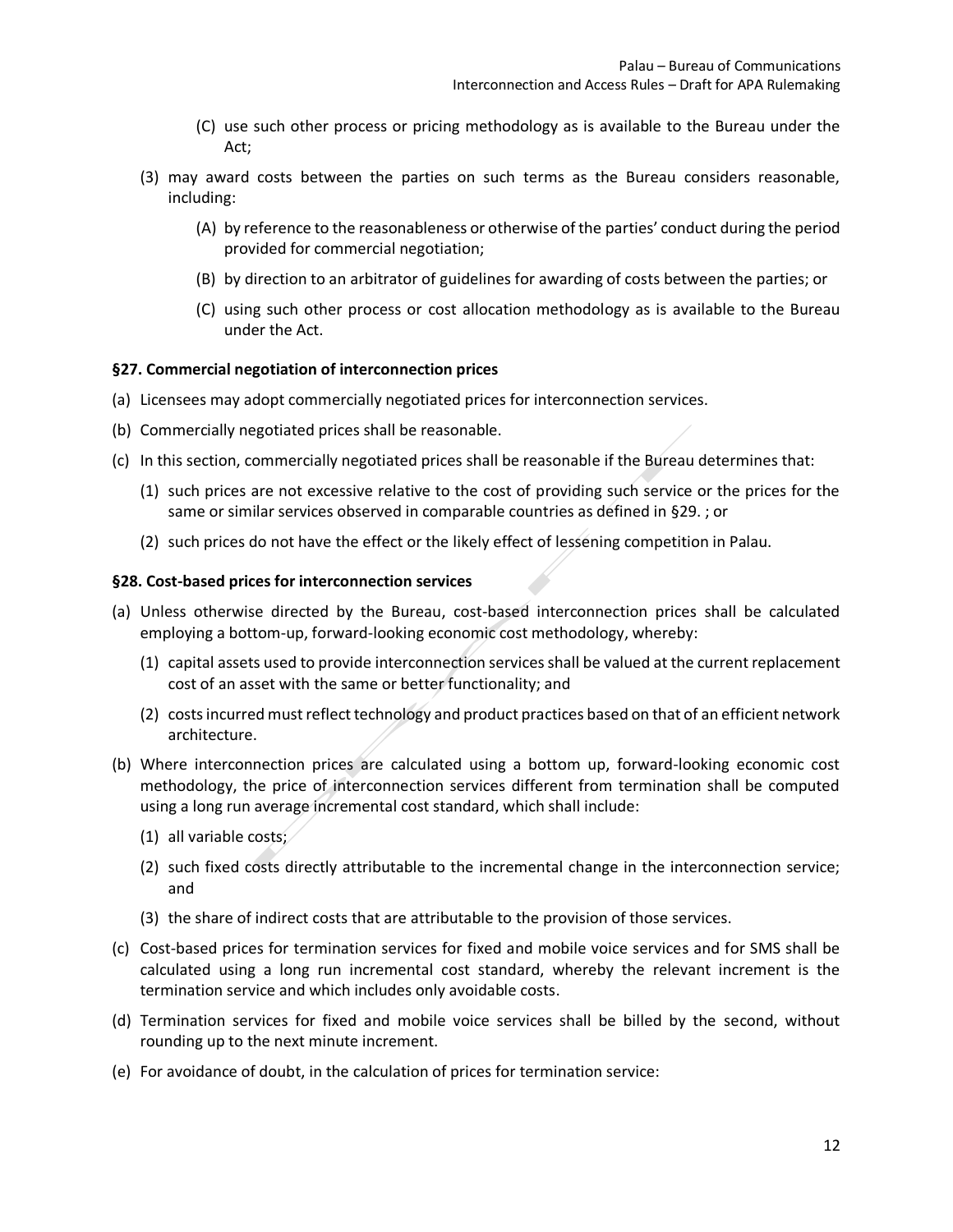- (1) costs related to additional network capacity shall be included only to the extent that they are driven by the need to increase capacity for the purpose of carrying additional wholesale termination traffic;
- (2) spectrum fees, if applicable, shall be excluded from the termination increment; and
- (3) only those wholesale commercial costs shall be included which are directly related to the provision of the wholesale termination service to third parties.
- (f) In this section, "avoidable costs" means the difference between:
	- (1) the identified total long run costs of a licensee providing its full range of telecommunications services; and
	- (2) the identified total long run costs of the licensee providing its full range of telecommunications services, except for the wholesale termination service supplied to any third party (which costs exclude non-traffic-related costs).

#### <span id="page-12-0"></span>**§29. Benchmarking**

- (a) Licensees may use benchmarking against cost-based prices set by regulators in comparable countries as a pricing approach for the provision of termination services for fixed and mobile voice services, for SMS, and for Internet traffic.
- (b) For purpose of this sections, Small Island Developing States (SIDS) as defined by the United Nations, among others, may be considered to be comparable countries.

#### <span id="page-12-1"></span>**§30. Bill and keep approach**

- (a) Licensees may use bill and keep as a pricing approach for the provision of interconnection services for fixed and mobile voice services, for SMS, and for Internet traffic.
- (b) Under bill and keep, the price for termination services is set equal to zero.

#### <span id="page-12-2"></span>**§31. Access pricing principles**

- (a) Licensees shall adopt one of the following approaches to set prices for access to essential facilities:
	- (1) commercial negotiation;
	- (2) cost-based prices, which may include a reasonable profit to reflect the risk of investment; or
	- (3) retail-minus prices, which may be based on the actual costs that the licensee will avoid by providing the service on a wholesale, rather than retail basis.
- (b) If the licensees do not reach agreement on access prices within the timeframe provided under [§9. ,](#page-6-2) and either the first licensee or the second licensee requests the Bureau's intervention, the Bureau:
	- (1) may direct the licensees to mediation or arbitration and may include in any direction to arbitration a requirement that disputed pricing terms be determined by the arbitrator, or an expert appointed by the arbitrator, on a cost-based price methodology or other applicable pricing methodology;
	- (2) may resolve the pricing dispute directly using a cost-based price methodology, or use such other process or pricing methodology as is available to the Bureau under the Act;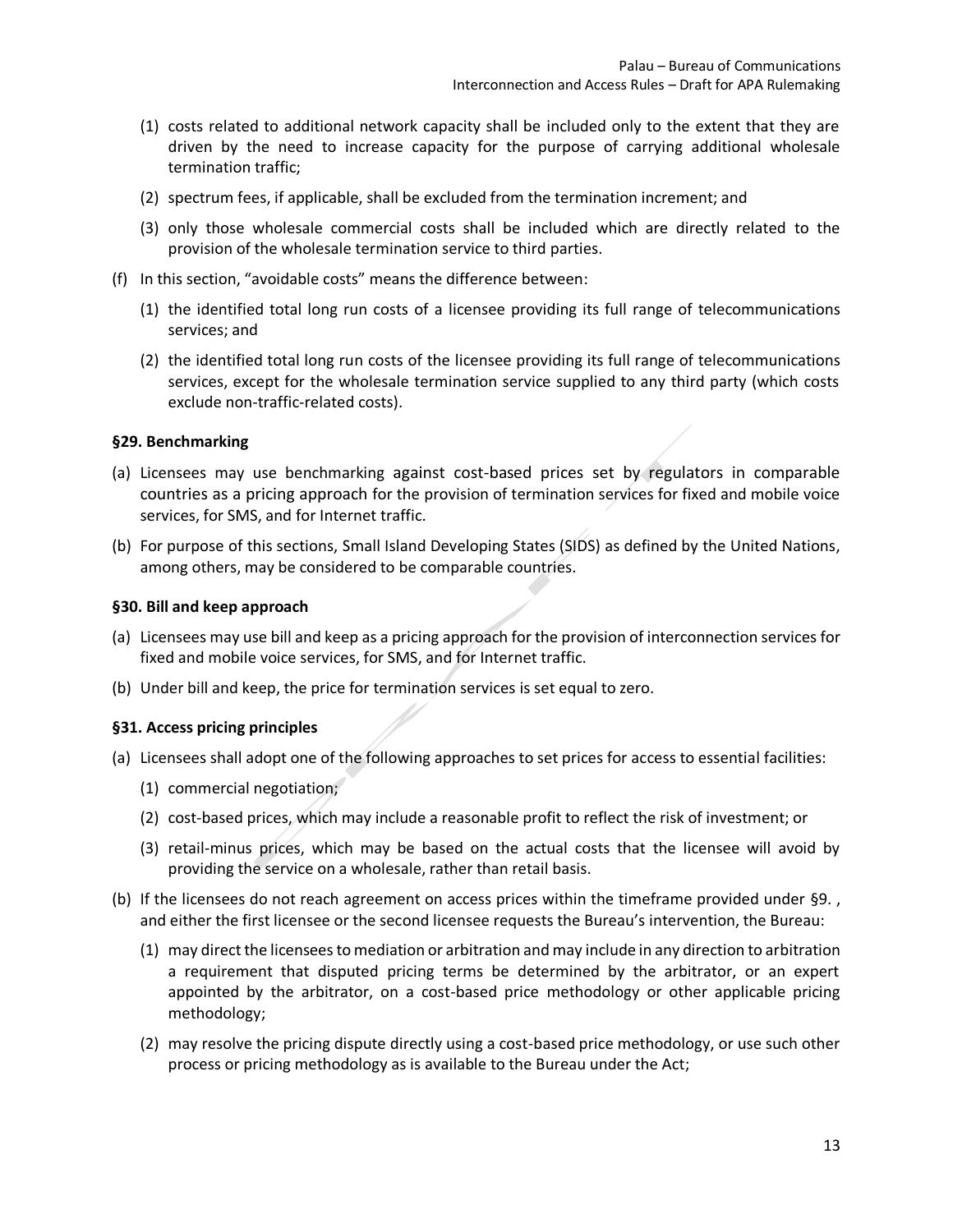- (3) may award costs between the parties on such terms as the Bureau considers reasonable, including by:
	- (A) reference to the reasonableness or otherwise of the parties' conduct during the period provided for commercial negotiation;
	- (B) direction to an arbitrator of guidelines for awarding of costs between the parties; or
	- (C) using such other process or cost allocation methodology as is available to the Bureau under the Act.

#### <span id="page-13-0"></span>**§32. Interconnection and access pricing principles**

- (a) Interconnection and access prices shall adhere to the principle of cost-causality, where costs shall be borne by the licensee whose activities cause those costs to be incurred.
- (b) Interconnection and access prices shall ensure that:
	- (1) non-recurring costs are recovered through non-recurring charges and recurring costs are recovered through recurring charges; and
	- (2) costs that do not vary with usage are recovered through flat charges and costs that vary with usage are recovered through charges that are based on usage.  $\angle$
- (c) Prices for interconnection and access services shall be sufficiently unbundled so that the second licensee is only required to pay for the network elements and services that it requires.

#### <span id="page-13-1"></span>**§33. Costs of establishing physical interconnection and access**

- (a) Unless otherwise directed by the Bureau, each licensee will be responsible for providing and maintaining that part of the interconnection link leading from its network to the point of interconnection.
- (b) For a jointly constructed interconnection link, each licensee will be responsible for the cost of establishing and maintaining that link based on a reasonable expectation of the link's relative use between the interconnecting parties.

#### <span id="page-13-2"></span>**Chapter VI. Designated mandatory services**

#### <span id="page-13-3"></span>**§34. Designated mandatory services**

- (a) Pursuant to §413(b) of the Act, the Bureau designates the following mandatory interconnection services:
	- (1) physical and logical interconnection;
	- (2) basic interconnection services;
	- (3) co-location; and
	- (4) ancillary interconnection services.
- (b) Licensees may agree to include additional services in the interconnection and access agreements that they negotiate under [Chapter II.](#page-5-0)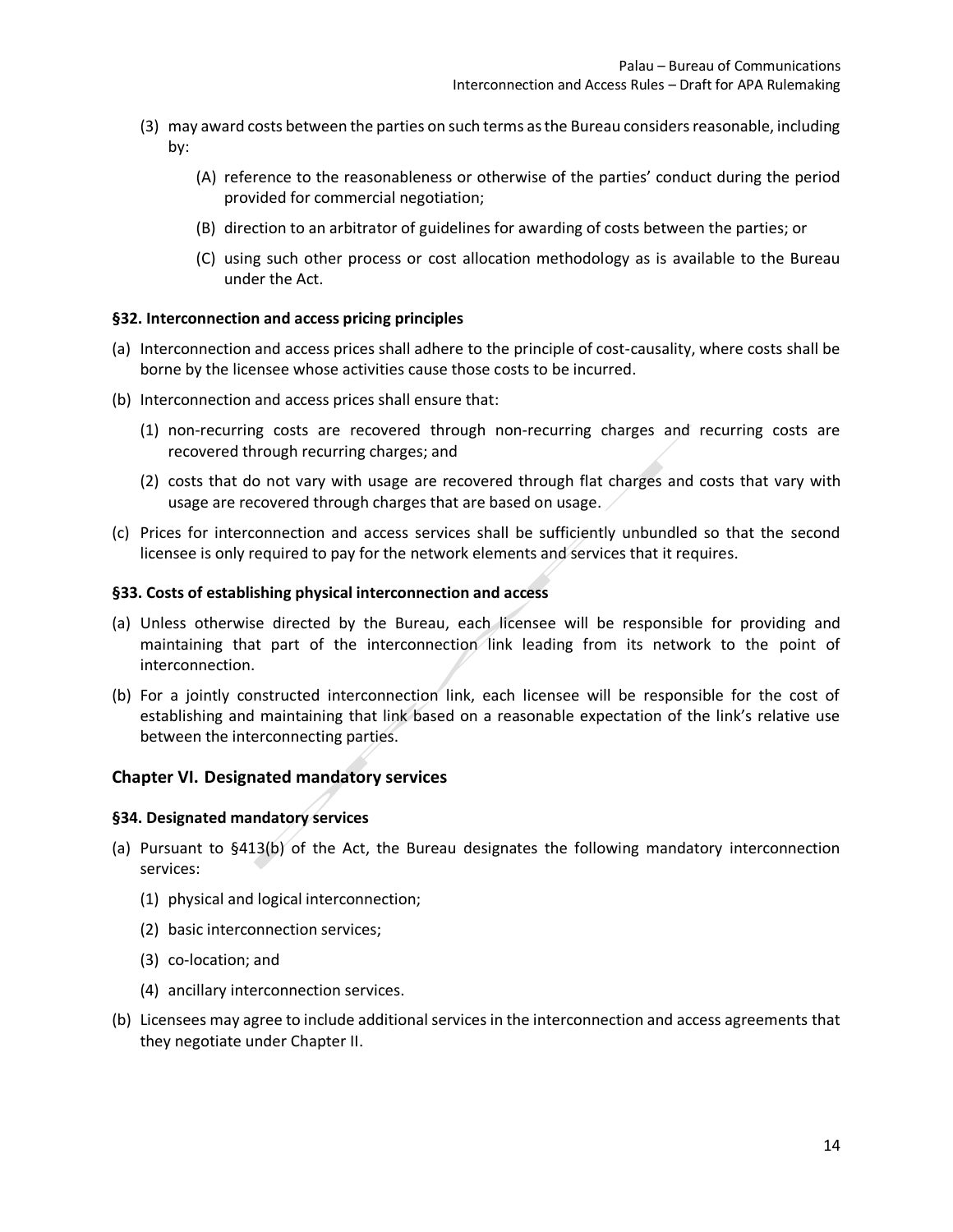#### <span id="page-14-0"></span>**§35. Physical and logical interconnection**

- (a) The provision of physical and logical interconnection shall ensure the exchange of telecommunications traffic between licensees.
- (b) Licensees shall make the following information publicly available to ensure physical and logical interconnection:
	- (1) a list and description of the points of interconnection at which the second licensee may physically and logically interconnect with the first licensee;
	- (2) a description of the physical and logical interfaces to the first licensee's telecommunications network necessary to allow physical and logical interconnection; and
	- (3) the procedures if the first licensee alters such interfaces.
- (c) Licensees shall make publicly available, not less than six (6) months prior to deployment, information on any change in logical or physical interfaces to their telecommunications networks that could materially affect existing interconnection and access agreements.
- (d) Interconnection shall occur at any technically feasible point of interconnection of the first licensees' telecommunications network, including, but not limited to:
	- (1) interconnection gateway switches; and
	- (2) local switches.
- (e) Two licensees may interconnect virtually with each other.
- (f) The first licensee must provide, and may require from the second licensee, sufficient capacity to meet forecasted traffic.
- (g) Licensees must provide signaling plans, technical specifications, interconnection test plans, and corresponding test schedules when requested.
- (h) In this section, making information "publicly available" means a licensee keeping such information upto-date and providing to other licensees upon request.

#### <span id="page-14-1"></span>**§36. Basic interconnection services**

- (a) Basic interconnection services shall include:
	- (1) origination services allowing one licensee's customers to use another licensee's telecommunications network to initiate telecommunications traffic;
	- (2) transit services allowing the originating licensee's customers to route traffic through another licensee's (transit provider) telecommunications network that terminates on a network different from the transit provider's telecommunications network; and
	- (3) termination services allowing the originating licensee's customer to terminate traffic on the terminating licensee's network, enabling those customers to establish one-way or interactive telecommunications.
- (b) Licensees shall agree to the specific basic interconnection services included in an interconnection and access agreement.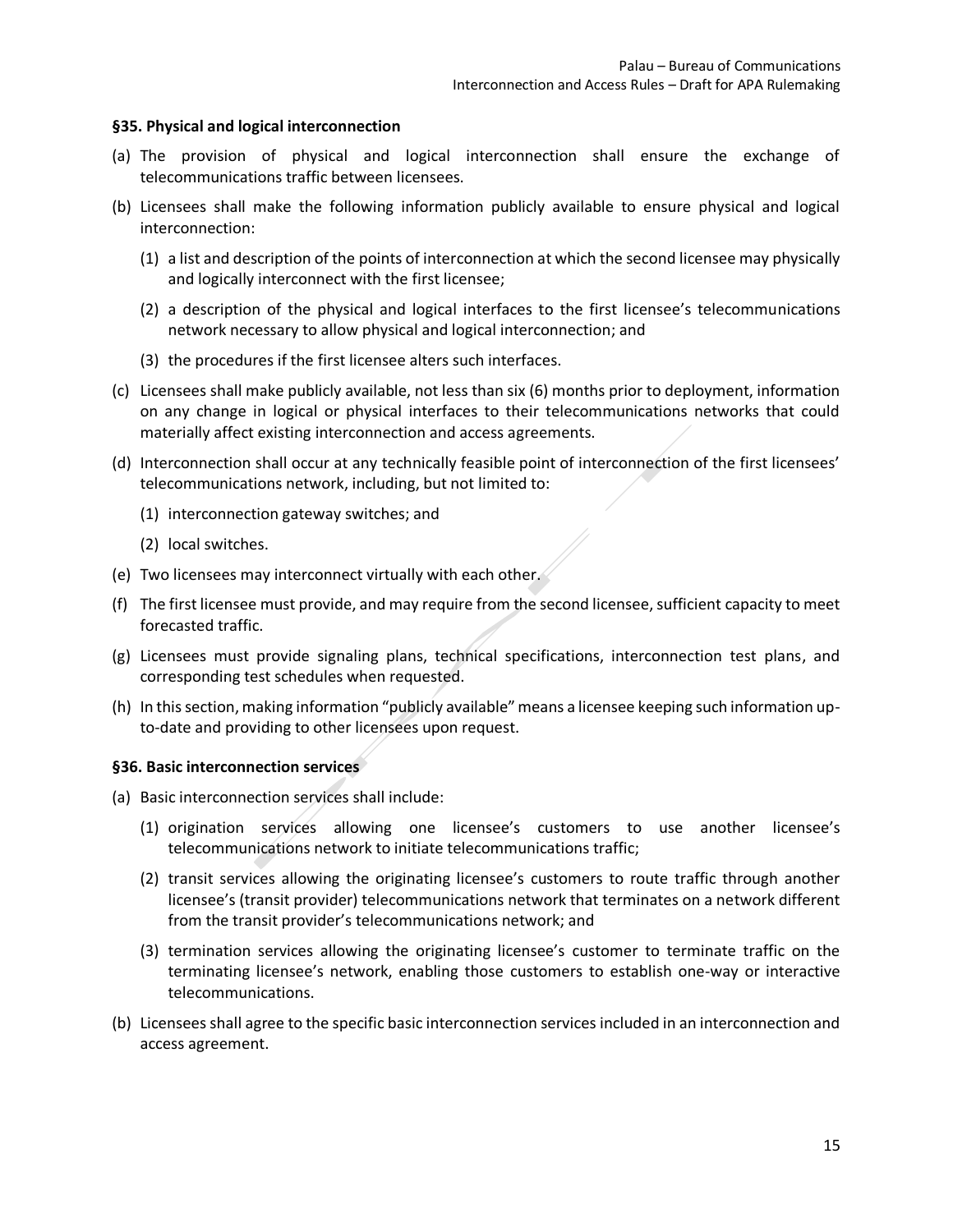### <span id="page-15-0"></span>**§37. Co-location**

- (a) Licensees must offer to co-locate equipment at any technically feasible location within their telecommunications network.
- (b) Co-location shall include the provision of equipment space, power, security, and site maintenance at each co-location site.
- (c) In cases where physical co-location is not possible due to space limitations or other legitimate reasons, licensees must take reasonable measures to make available alternative solutions, including but not limited to:
	- (1) providing options for virtual co-location,
	- (2) conditioning additional equipment space,
	- (3) optimizing the use of existing space; or
	- (4) finding adjacent space.
- (d) Licensees must provide the owners of equipment co-located in locations within their telecommunications networks access to such equipment on a 7-days-a-week, 24-hours-a-day basis, subject to reasonable security precautions.

#### <span id="page-15-1"></span>**§38. Ancillary services**

Ancillary services include:

- (a) arrangements for the provision of equal access and number portability, where applicable;
- (b) access to services including emergency, free-phone and toll-free numbers, directory assistance, and SMS termination services, where applicable, and any other services specified by the Bureau via written order;
- (c) access to special access services, including premium rate services, where applicable; and
- (d) arrangements for measuring traffic and billing.

### <span id="page-15-2"></span>**Chapter VII. Access to essential facilities**

#### <span id="page-15-3"></span>**§39. Access to essential facilities**

- (a) The first licensee shall agree to, and take all reasonable steps required to give effect to, reasonable requests for access to, and use of, essential facilities it owns or controls.
- (b) A licensee may only refuse to grant access to essential facilities it owns or controls in accordance with [§42.](#page-16-1)

#### <span id="page-15-4"></span>**§40. Duty to reject discriminatory preferences**

A licensee shall not accept or request access to essential facilities and related services that are owned or under the control of:

- (a) a person unrelated to the licensee; or
- (b) an affiliate to that licensee,

on prices, terms and conditions that are not available to other licensees.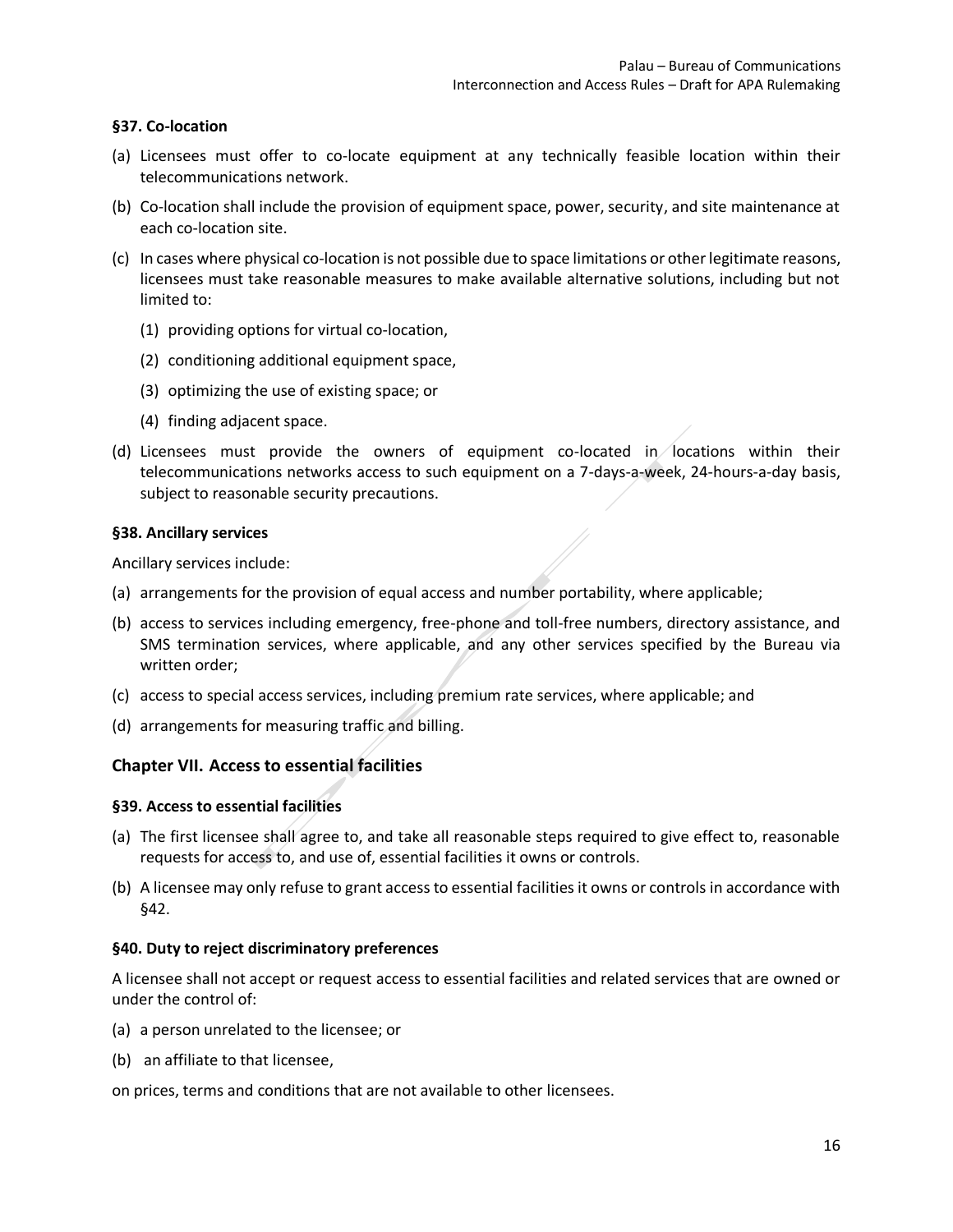### <span id="page-16-0"></span>**§41. Duty to abstain from undue influence**

A licensee shall not engage, directly or indirectly, in any conduct, action or omission to influence, in any manner:

- (a) a person unrelated to the licensee; or
- (b) an affiliate to that licensee,

to unreasonably refuse granting access to essential facilities that such person or such affiliate may own or control.

#### <span id="page-16-1"></span>**§42. Refusal to grant access**

- (a) If the first licensee refuses to grant or impedes access to essential facilities it owns or controls on technical, economic, or legal grounds, such claims shall be subject to independent verification by the Bureau following a request made in accordance with [§9. .](#page-6-2)
- (b) Technical grounds for refusing to grant or impede access may exist if:
	- (1) the provision of access materially adversely affects security, performance, or efficiency of the first licensee's telecommunications network; or
	- (2) space limitations on the essential facility exist that cannot be resolved by the first licensee through optimizing the use of existing space or other reasonable measures.
- (c) The Bureau may direct the first licensee to produce any records and documents in connection with its refusal to grant an access request and the Bureau or its authorized personnel may enter premises to inspect the relevant facilities to determine the reasonableness or otherwise of the refusal of access.

#### <span id="page-16-2"></span>**§43. Reservation of capacity on essential facilities**

- (a) Licensees shall have the right to reserve capacity on essential facilities they own or control and for which they have made long term investments, provided this reservation does not adversely affect or is not likely to adversely affect competition.
- (b) Where a licensee reserves capacity on an essential facility it owns or controls:
	- (1) the reservation period shall not exceed two (2) years after which the right will cease from being operational; and
	- (2) capacity reserved shall not exceed twenty percent (20%) of spare capacity on the specific essential facility.
- (c) Information and documentary evidence of the reservation and extent thereof must be held by the licensee and shall be made available to the Bureau upon request.

### <span id="page-16-3"></span>**Chapter VIII. Access to BSCC facilities**

#### <span id="page-16-4"></span>**§44. Open access to BSCC facilities**

- (a) BSCC must provide open access to submarine fiber cables and associated facilities it owns or controls in accordance with Chapter VIII of the Act.
- (b) BSCC shall establish transparent internal processes, dispute resolution process and other commercial terms and conditions necessary to give effect to subsection (a).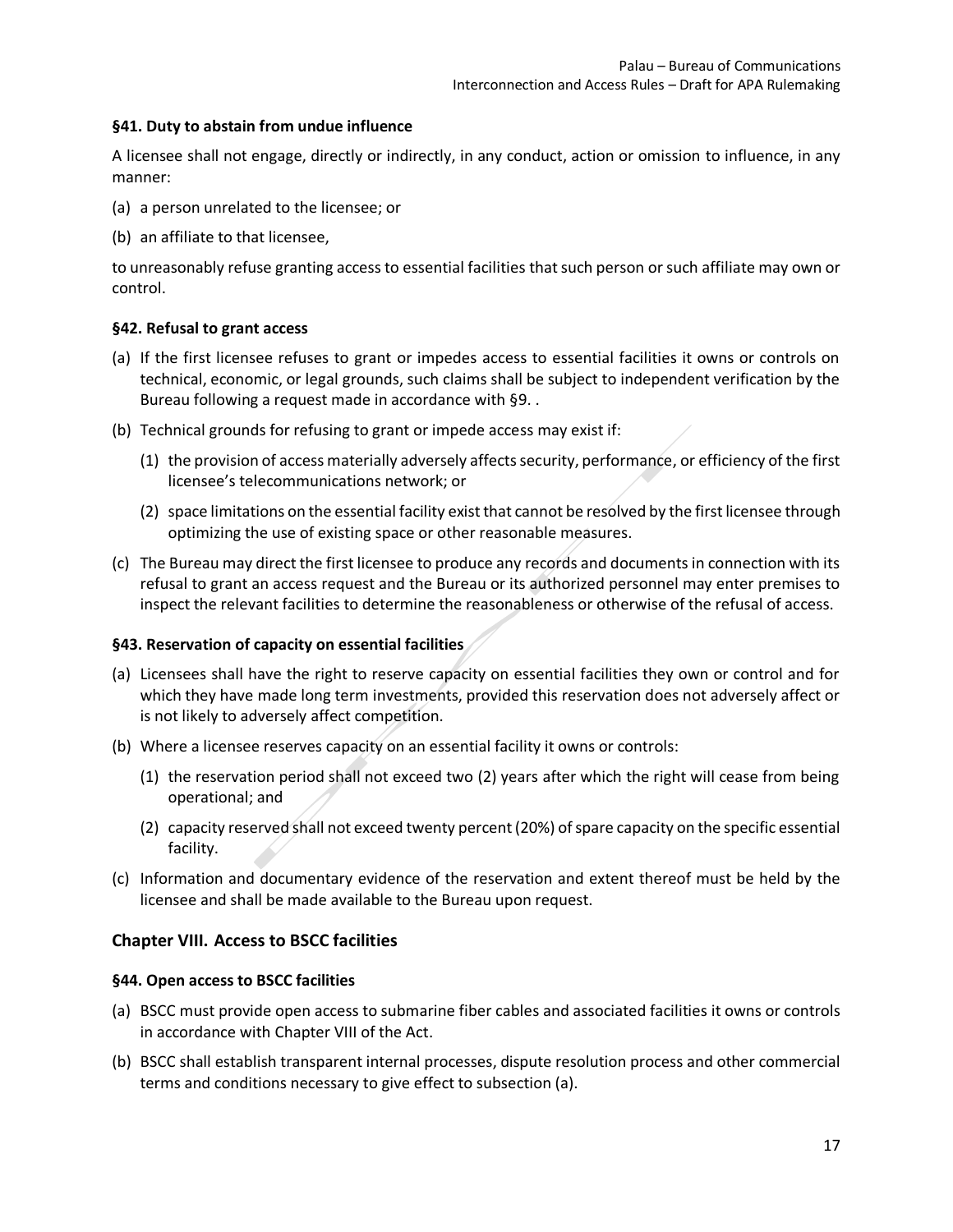- (c) For purpose of this section, open access means:
	- (1) the provision of wholesale services over facilities deployed by BSCC pursuant to Chapter VIII of the Act;
	- (2) to all licensees that request such access in a manner consistent with BSCC's internal processes;
	- (3) on an equal and commercially reasonable basis.

#### <span id="page-17-0"></span>**Chapter IX. Reference interconnection and access offers**

#### <span id="page-17-1"></span>**§45. Transparency obligation**

A licensee that is a dominant services provider in a telecommunications market is obliged to present a reference interconnection offer or a reference access offer as directed by the Bureau, pursuant to the requirements set forth under §411 (b)-(h) of the Act.

#### <span id="page-17-2"></span>**§46. Publication of the reference offer**

Upon approval by the Bureau, the full text of reference interconnection offers and reference access offers shall be published:

- (a) on the dominant service provider's website; and
- (b) on the Bureau's website.

#### <span id="page-17-3"></span>**§47. Content of the reference offer**

Reference interconnection offers and reference access offers shall include, as applicable:

- (a) the standard terms and conditions identified in [Chapter IV;](#page-8-0)
- (b) pricing terms and conditions consistent with the provisions of [Chapter V;](#page-10-2) and
- (c) mandatory services offered in accordance with [Chapter VI.](#page-13-2)

### <span id="page-17-4"></span>**Chapter X. Penalties**

#### <span id="page-17-5"></span>**§48. Penalties for breach of interconnection and access obligations**

A licensee who willfully fails in its negotiated or arbitrated obligation to provide interconnection and access to other licensees commits an offense and, upon conviction of an offence, may be subject to the following penalties:

- (a) fines within the thresholds set for in §451 of the Act;
- (b) compensatory damages payable to the affected licensee; and/or
- (c) revocation of the license if the failure is not corrected following direction of the Bureau or arbitration.

### <span id="page-17-6"></span>**Chapter XI. Transitional provisions**

#### <span id="page-17-7"></span>**§50. Existing interconnection and agreements**

(a) Interconnection and access agreements executed and in force prior to the effective date of these rules shall be amended by the parties, as needed, to fully comply with these rules.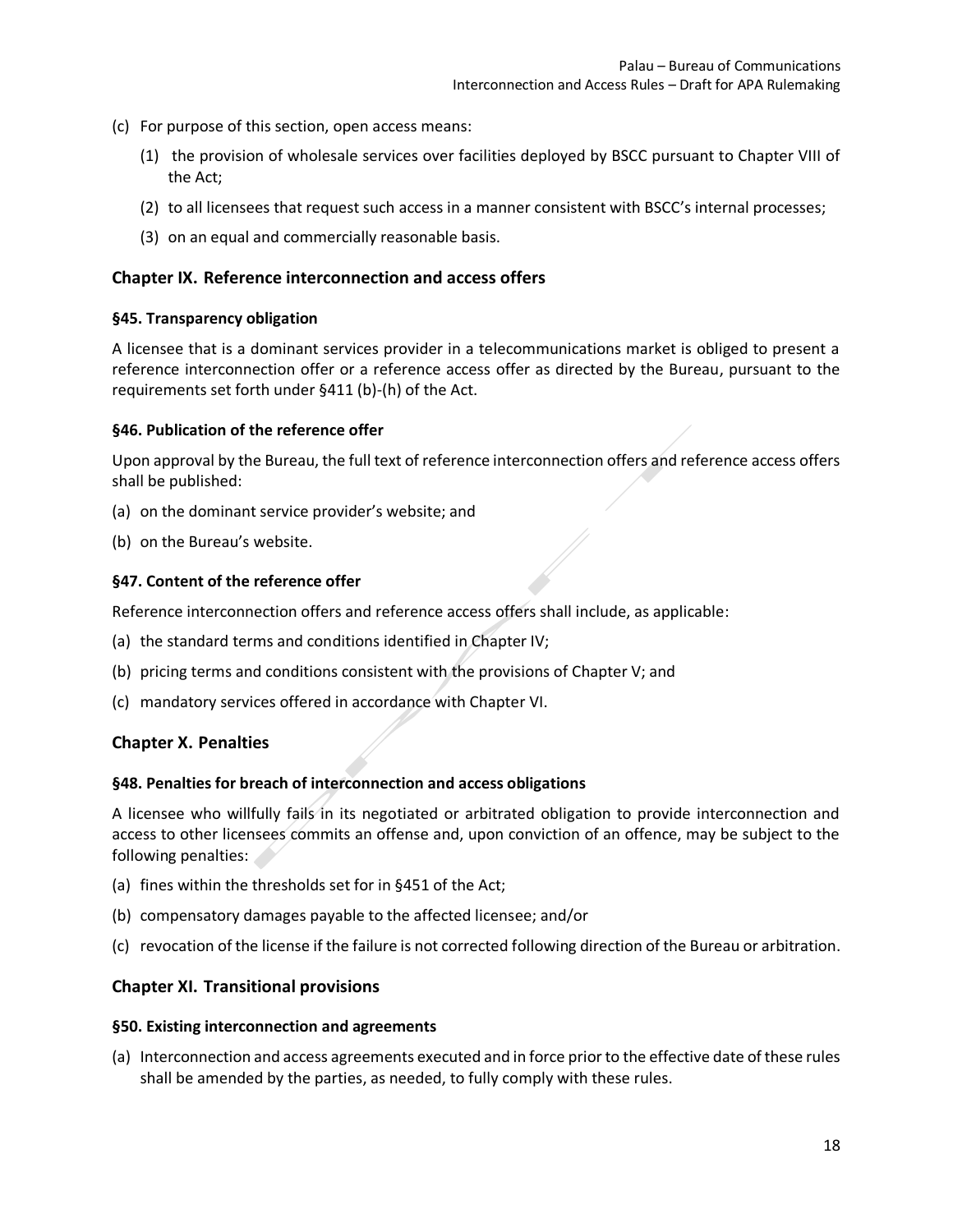(b) Within 90 days of the effective date of these rules, the parties to the agreements identified in subsection (a) shall transmit the amended agreement to the Bureau for purposes of publication in accordance with [§10.](#page-6-3)